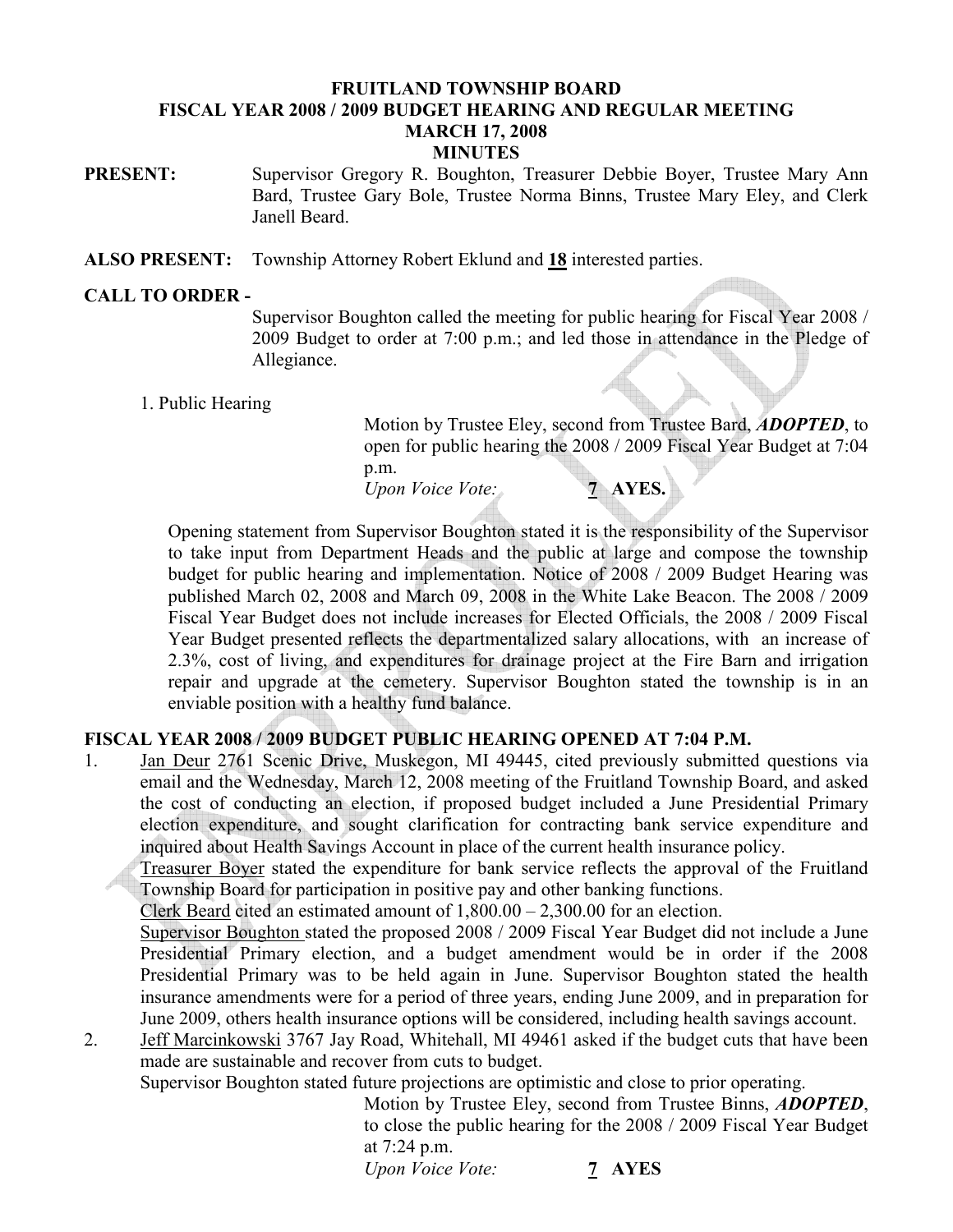Supervisor Boughton declared closure on the proper hearing held on the 2008 / 2009 Fiscal Year Budget.

Supervisor Boughton called the Monday, March 17, 2008 Regular Meeting of the Fruitland Township Board to order at 7:25 p.m.; and called for public comment for items not referenced on the March 17, 2008 agenda.

1. Marjorie Jones 3075 Scenic Drive, Muskegon, MI 49445 inquired as to the process to eliminate the monies paid to Parks and Recreation Commission, stated she served as a Parks Commissioner on a voluntary bases in Yorktown Heights, New York; if the Fruitland Township Board was the proper place to address the removal of pay.

 Supervisor Boughton stated the members of the Fruitland Township Parks and Recreation Commission are elected officials and receive 35.00 per meeting pay.

 Trustee Eley stated the people of Fruitland Township voted to create the Parks and Recreation Commission, and by ballot initiative the voters could by referendum to dissolve the Parks and Recreation Commission, and across the state precedence has been set to dissolve Parks and Recreation Commissions.

2. Jeff Marcinkowski 3767 Jay Road, Whitehall, MI 49461 stated the political arena phenomenon "Clintonism" pertains to increasing desire for elected officials to do bad things under the aura of power, and feel potentially immune. People in power feel they can do things that mere mortals cannot; Clerks mileage claims, Treasurer covers for Building Official and is afraid of the Clerk, Supervisor has his own private police force to teach someone a lesson, and plays dumb when called on it; I have not called you by name, for when you assumed your elected position, your integrity is gone, and shall remain nameless; a recall is appropriate; I will spend all my time and treasure and will find talents to replace you; save yourself time and effort and resign now.

### MINUTES -

Motion by Trustee Eley, second from Trustee Bole, **ADOPTED**, to accept the February 13, 2008 and amend the February 20, 2008 Regular Meeting Minutes to reflect amendment from Trustee Eley "Item Number 02-08-05 Salary Resolutions, c. Resolution 2008-06 Establish Clerk Salary for fiscal year 1008- 09 Discussion: Trustee Eley provided the Clerk the opportunity to voluntarily relinquish her \$1,500 per election bonus, per MCL 41.95(2), and allow the board to reallocate these funds to worthy township projects, such as road repair; the Clerk refused." Upon Voice Vote:

- 5 AYES (Bard, Bole, Binns, Eley, Boughton)
- 2 NAYS (Boyer, Beard)

### RECEIPTS and DISBURSEMENTS –

Motion by Trustee Eley, second from Trustee Bole, **ADOPTED**, to accept the report of receipts in the amount of \$215,625.88 for Fund 101, for a General Fund Balance (Funds 101, 120, 130, 140, 145, 470 and 812), for a Total Balance of \$954,245.85 (liquid balance),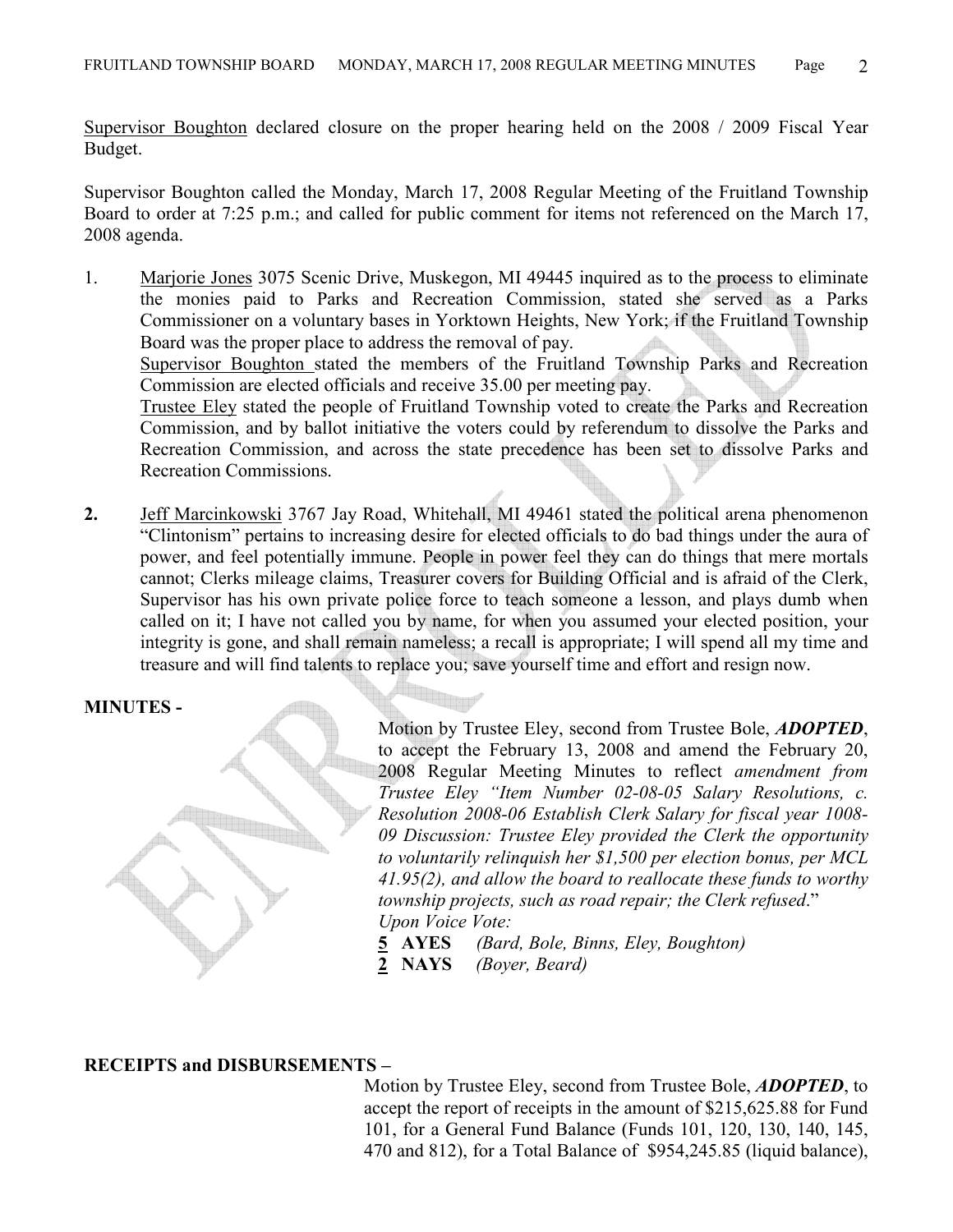FRUITLAND TOWNSHIP BOARD MONDAY, MARCH 17, 2008 REGULAR MEETING MINUTES Page 3 and Total Bank Balances and Certificate of Deposits in the amount of \$1,309,323.54 as of March 14, 2008, as reported by Debbie Boyer, Fruitland Township Treasurer CPFA; and approve Total General Fund Disbursements in the amount of \$34,268.55 for the period of February 19, 2008 through March 17, 2008 as reported by Janell Beard, Fruitland Township Clerk CMC. Upon Voice Vote: 7 AYES

NEW BUSINESS –

#### 1. RESOLUTION 2008-09 GENERAL APPROPRIATIONS –

Motion by Treasurer Boyer, second from Trustee Binns, ADOPTED, to enact Resolution 2008-09 General Appropriations for Fiscal Year 2008 / 2009, with estimated revenues allocations for 101 General Fund 931,628.00, general fund 102 Public Roads 520,494.00, general fund 130 Public Works 74,000.00, general fund 140 Metro Authority 26,526.00, general fund 145 Equipment Replacement 75,000.00, general fund 150 Blueberry Festival / Nestrom Park 15,050.00, general fund 470 Building and Site 64,476.00, and general fund 812 Special Assessment 62,489.00, and expenditures of 93,127.00 Governing Body, 45,103.00 Supervisor, 11,405.00 Elections, 6000.00 Audit, 50,000.00 Assessor, 55,000.00 Attorney, 54,865.00 Clerk, 1,710.00 Board of Review, 52,981.00 Treasurer, 41,276.00 Township Hall, 11,091.00 Community Building, 27,694.00 Township Property, 21,713.00 Cemetery, 1,000.00 Watershed, 48,879.00 Ordinance Enforcer / Police, 122,513.00 Inspection Department, 1,500.00 Drains, 13,500.00 Street Lighting, 600.00 Special Assessment Street Lighting, 64,675.00 Ecology Station, 22,321.00 Parks and Recreation, 50,864.00 Museum, 53,493.00 Planning Commission, 11,861.00 Zoning Board of Appeals, 39,000.00 Insurance and Bond, 1,000.00 Unemployment for Fiscal Year 2008 / 2009.

ROLL CALL VOTE:

Treasurer Boyer AYE, Clerk Beard AYE, Trustee Bard NAY Trustee Bole NAY, Trustee Binns AYE, Trustee Eley NAY, Supervisor Boughton AYE.

Trustee Eley "Regretfully, I must vote against adopting this budget. It is not because I disagree with a particular expenditure – although there are several that I question. Rather, it is the closed process in which this budget was developed that concerns me. Besides voting on board issues, Michigan law holds a township trustee responsible f or on thing: the township's fiduciary health. The Michigan Townships Association explains, "As the name in plies, a trustee is an individual placed in a position of public trust with fiduciary responsibilities to manage the affairs of the township for the best interests of the public… Trustees should be given an opportunity to investigate and study important decisions before voting. They should insist upon this opportunity if it has not been afforded them." The most important fiduciary responsibility in township government is the development of fiscally sound, well-vetted budget. This process cries out for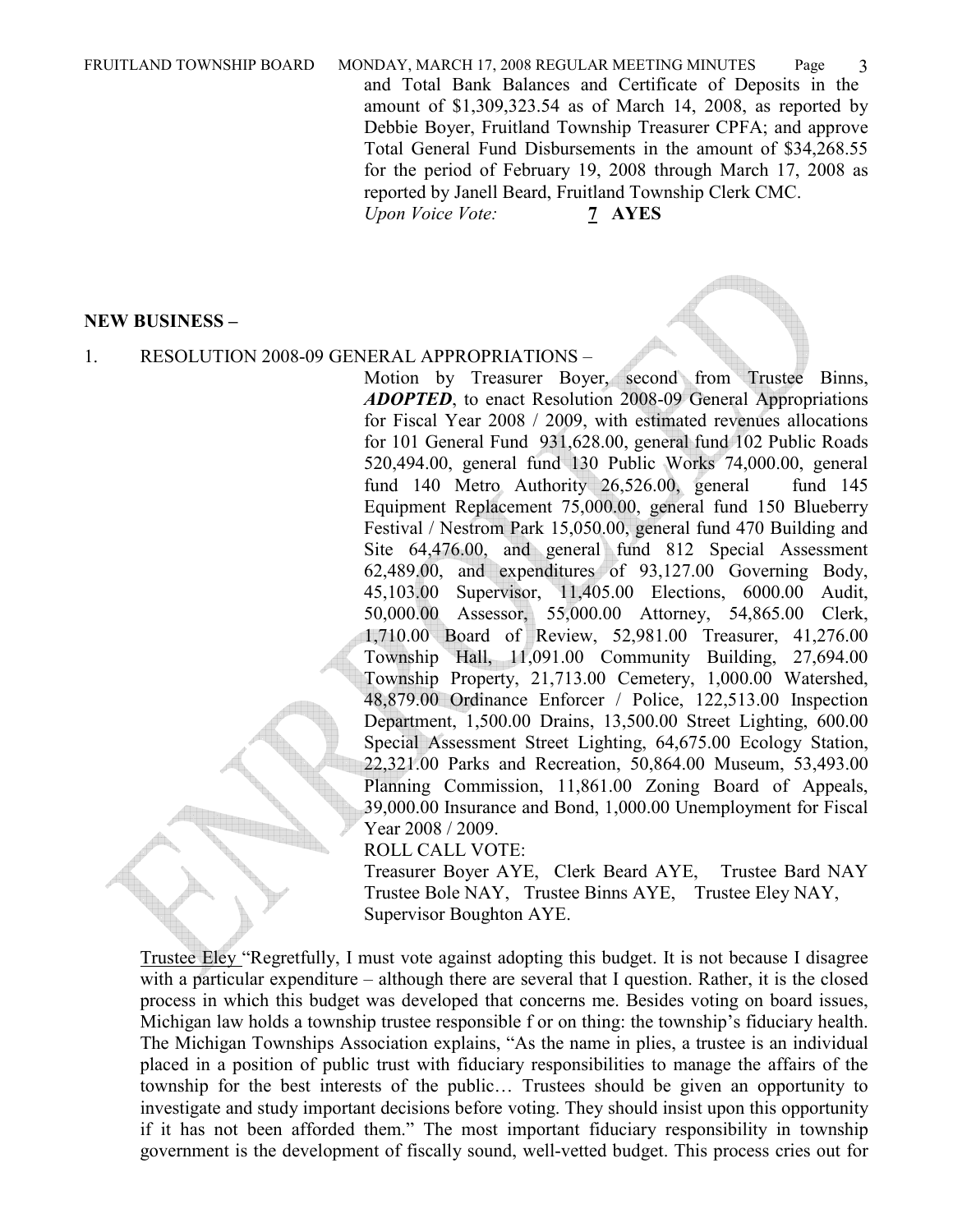FRUITLAND TOWNSHIP BOARD MONDAY, MARCH 17, 2008 REGULAR MEETING MINUTES Page 4 robust, public discussion and close scrutiny, particularly in these challenging economic times. Last year, several members of this board – myself included – worked very hard to foster such a process, resulting in nearly \$100,000 in savings for taxpayers. Unfortunately, that process was not followed this year. Line items cut last year have increased with little or no board discussion. And one Trustee's request for copies of contracts and other financial information were repeatedly ignored. To his credit, the Supervisor appointed several committees to study specific budget issues, including the selection of a township auditor and a review of the building inspection department. However, a committee's recommendation is not a mandate, nor should it replace board discussion and deliberation, or exclude the public. Mr. Supervisor, this budget is not the best we can do. But there is still time for us to discuss and amend it. The new fiscal year begins on April 1. Before that date, I encourage you to call a special meeting to listen to your board, provide the information they request, and answer all their questions. March 17 marks the beginning of Sunshine Week, a national initiative to open dialogue about the importance of open government and freedom of information. Actions speak louder than words, Mr. Supervisor. Let us join together to demonstrate open, transparent, accountable government with this budget. It is not too late to let the sunshine in. The citizens of Fruitland Township deserve nothing less.

Clerk Beard respectfully disagreed with Trustee Eley's perspective of a closed process for the development of the Fiscal Year 2008 / 2009 Budget, as the proposed budget has been a work in progress since December 2007 with copies distributed at every meeting to members of the board and public at large; Supervisor Boughton has continually called for direction and discussion regarding the proposed budget from township board members and the public at large; and has indeed met with members of both parties. The proposed budget has been available on the township web site for review and comment. There are no substantial changes to the budget except to the Department for Code Enforcement regarding lowered compensation for the Building Official and the Electrical and Mechanical Inspector; the other minute changes reflect cost of living increase for the Office Staff, Maintenance, Ecology Station Attendant and the Museum Curator.

Trustee Binns stated Supervisor Boughton did as he was directed to do by the Township Board in composing the proposed budget.

Supervisor Boughton stated he respected the perspective of Trustee Eley and encouraged her to vote her conscience. Supervisor Boughton stated he has worked with members of the Township Board and met with individuals who had concerns, and felt he had acted in accordance with an open process and his fulfilled his fiduciary responsibility in preparation for the presentation of the Fiscal Year 2008 / 2009 Budget for the public hearing this evening.

# 2. 2008-2009 APPOINTMENTS

## A. TOWNSHIP ATTORNEY - Robert Eklund

Motion by Trustee Binns, second from Treasurer Boyer, ADOPTED, to appoint Attorney Robert Eklund as the attorney for Fruitland Township.

Upon Voice Vote: 7 AYES

## B. BOARD OF REVIEW ALTERNATE to 12/31/08 – Kathy Nearanz

Motion by Trustee Binns, second from Trustee Eley, **ADOPTED**, to appoint Kathy Nearanz as an alternate to the Fruitland Township Board of Review, with the term ending December 31, 2008. Upon Voice Vote: 7 AYES

C. PLANNING COMMISSION

3 year term – Carol Kooistra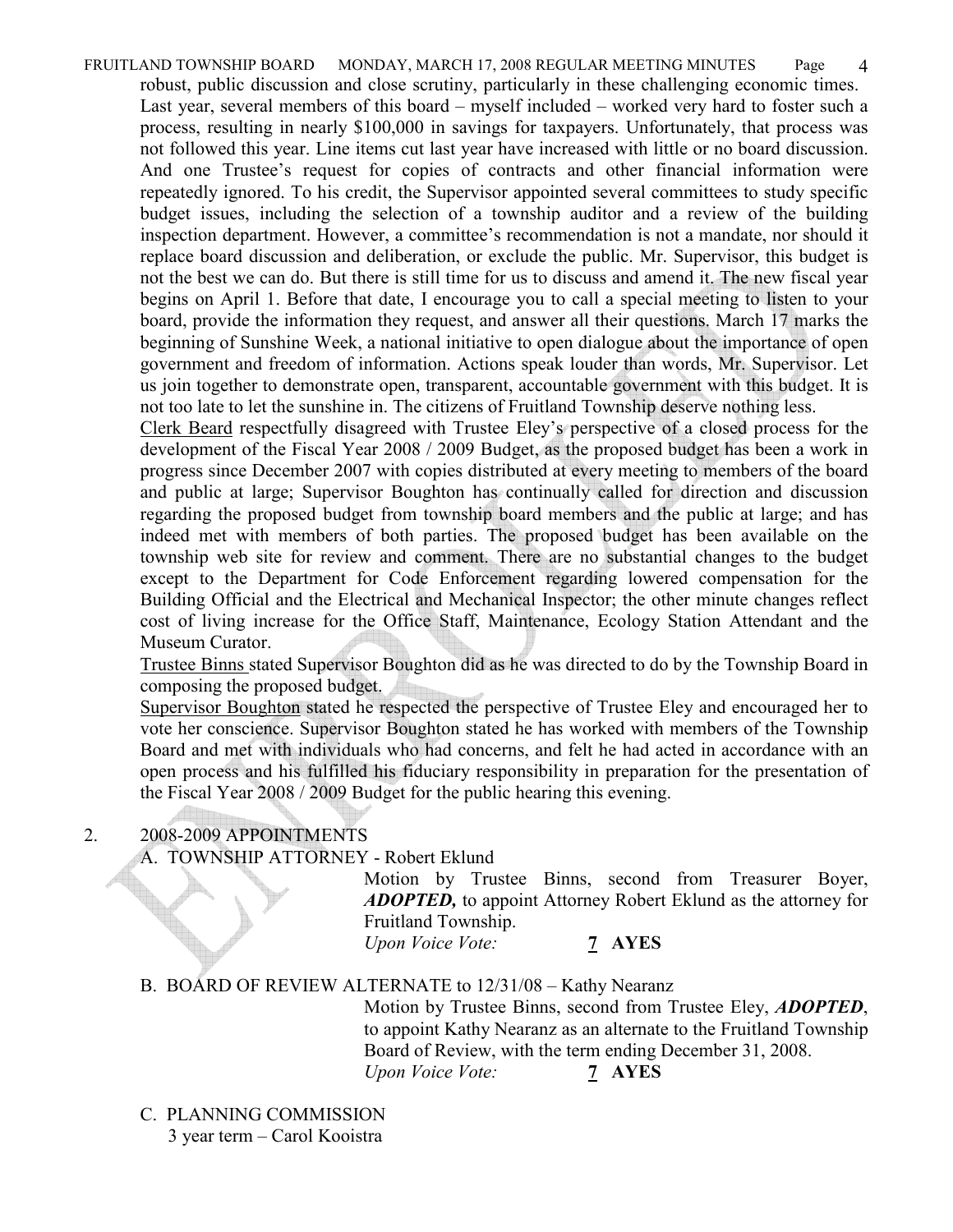FRUITLAND TOWNSHIP BOARD MONDAY, MARCH 17, 2008 REGULAR MEETING MINUTES Page 5 Motion by Trustee Eley, second from Trustee Bard, *ADOPTED*, to appoint Carol Kooistra to the Fruitland Township Planning Commission for a 3 year term, ending March 31, 2011. Upon Voice Vote: 7 AYES

1 year term – Mary Eley

Motion by Trustee Bole, second from Trustee Bard, *ADOPTED*, to appoint Mary Eley to the Fruitland Township Planning Commission, for a term ending December 01, 2008. Upon Voice Vote:

6 AYES (Bole, Bard, Binns, Boughton, Boyer, Beard) 1 ABSTAIN (Eley)

## D. ZONING BOARD OF APPEAL

3 year term – John Warner

Motion by Trustee Bole, second from Trustee Bard, **ADOPTED**, to appoint John Warner to the Fruitland Township Zoning Board of Appeals for a 3 year term, ending March 31, 2011. Upon Voice Vote: 7 AYES

3 year term – Gary Bole

Motion by Trustee Eley, second from Trustee Bard, ADOPTED, to appoint Gary Bole to the Zoning Board of Appeals for a 3 year term, ending March 31, 2011.

Upon Voice Vote:

6 AYES (Eley, Bard, Binns, Boughton, Boyer, Beard) 1 **ABSTAIN** (Bole)

## 3. APPOINTMENT OF AUDITOR

Motion by Trustee Binns, second from Trustee Bard, **ADOPTED**, to accept the proposal for one year contract with extensions open to future boards from Brickley DeLong; and to appoint Brickley Delong as Fruitland Township Auditor for 2008.

Upon Voice Vote:

6 AYES (Bard, Bole, Binns, Boughton, Eley, Boyer)

1 NAY (Beard)

## 4. DEPOSITORIES FOR TOWNSHIP FUNDS

Motion by Treasurer Boyer, second from Trustee Bole, ADOPTED, to appoint 5 / 3 Bank and National City Bank as the depositories for Fruitland Township funds.

Upon Voice Vote: 7 AYES

## 5. ESTABLISH REGULAR MEETING DATES

Motion by Trustee Binns, second from Trustee Eley, **ADOPTED**, to set the third Monday o the month at 7:00p.m., for the monthly meeting of the Fruitland Township Board of Trustees, with a work session meeting at 4:00 p.m. the Wednesday preceding the third Monday, effective May 2008. The April Fruitland Township Board meeting will be Tuesday, April 22, 2008 at 7:00 p.m.; Fruitland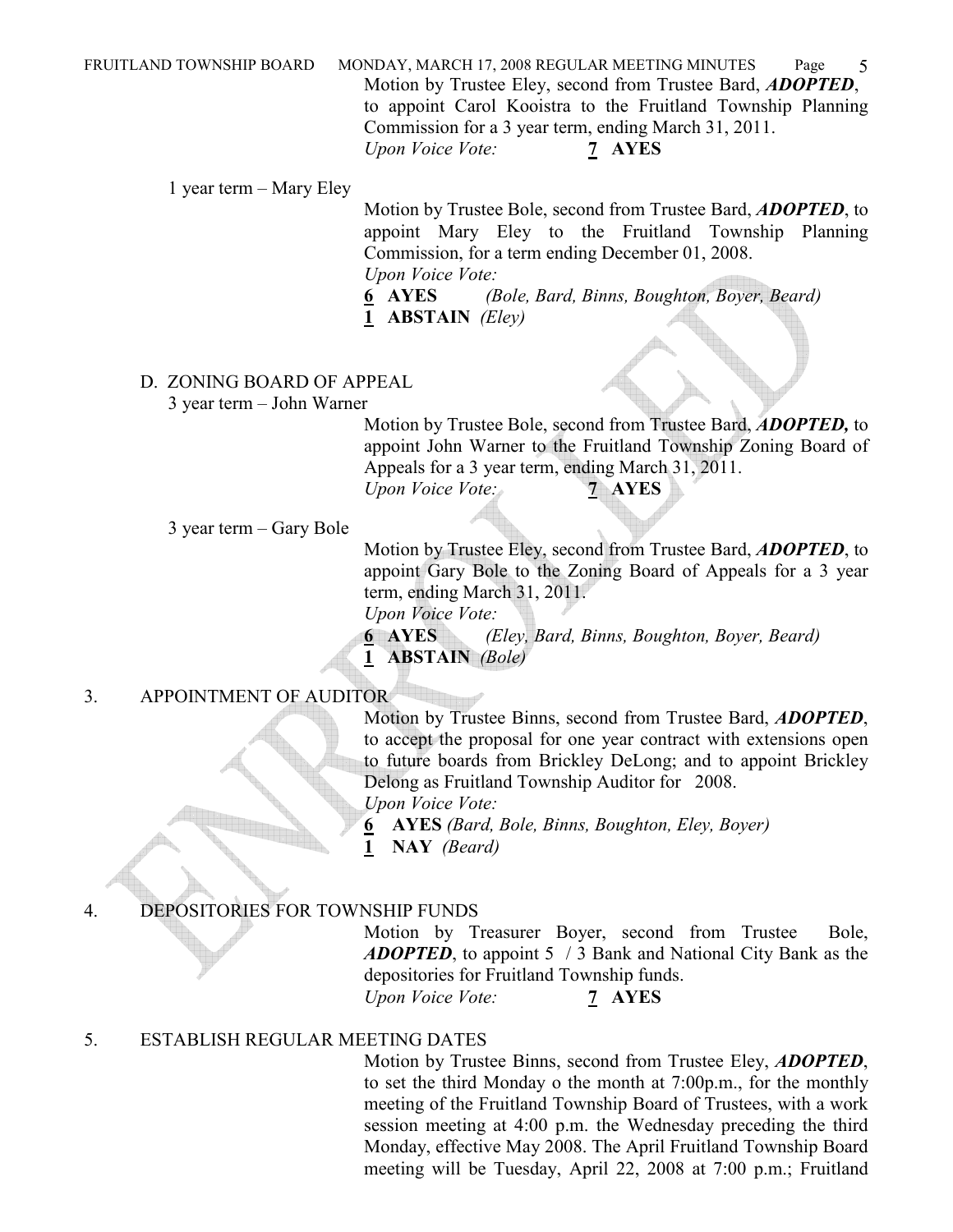FRUITLAND TOWNSHIP BOARD MONDAY, MARCH 17, 2008 REGULAR MEETING MINUTES Page 6 Township Panning Commission will meet the first Wednesday of the month at 6:30 p.m., with the exception of the April meeting which will be held on April  $9<sup>th</sup>$ ; the Fruitland Township Zoning board of Appeals will meet the second Monday of the month at 6:30 p.m. when necessary. Upon Voice Vote: 7 AYES

### 6. PLANNING COMMISSION

Motion by Trustee Eley, second from trustee Bole, **ADOPTED**, to accept the recommendation of the Fruitland Township Planning Commission to the Private Street Ordinance, Planning Commission Resolution 2008-03-05-1; Article XVIIIa, Private Streets, Section 18.01 Scope, E.

Upon Voice Vote: 7 AYES

### 7. WATER SYSTEM CONTRACT

Motion by Trustee Bole, second from Trustee Binns, ADOPTED, to approve and enact the Resolution for the Muskegon County Department of Public Works Contract.

Upon Voice Vote: 7 **AYES** 

Motion by Trustee Bole, second from Trustee Binns, ADOPTED, that Fruitland Township enter into the Muskegon County Department of Public Works contract and authorize the Supervisor and Clerk to sign said agreement.

Upon Voice Vote: 7 AYES

### 8. M.D.O.T. ENHANCEMENT GRANT – MCRC

Motion by Trustee Bard, second from Trustee Eley, **ADOPTED**, to request that the Muskegon County Road Commission apply for an enhancement grant for Fruitland Township Berry Junction Rail Trail and authorize the Supervisor and Clerk to sign agreement with the Muskegon County Road Commission.  $\bar{U}$ pon Voice Vote: 7 AYES

## 9. SCENIC DRIVE PARKING REGULATIONS

Motion by Trustee Bard, second from Trustee Eley, **ADOPTED**, to enact ordinance to regulate Parking on Scenic Drive, and encourage P. I. N. S. Officer to enforce parking ordinance. Upon Voice Vote: 7 AYES

## 10. P.I.N.S. CONTRACT

Motion by Trustee Bole, second from Trustee Eley, **ADOPTED**, to direct the Supervisor to sign the intergovernmental agreement for partnership in Neighborhood Safety (P.I.N.S.) for one year period April 01, 2008 through March 31, 2009. Upon Voice Vote: 7 AYES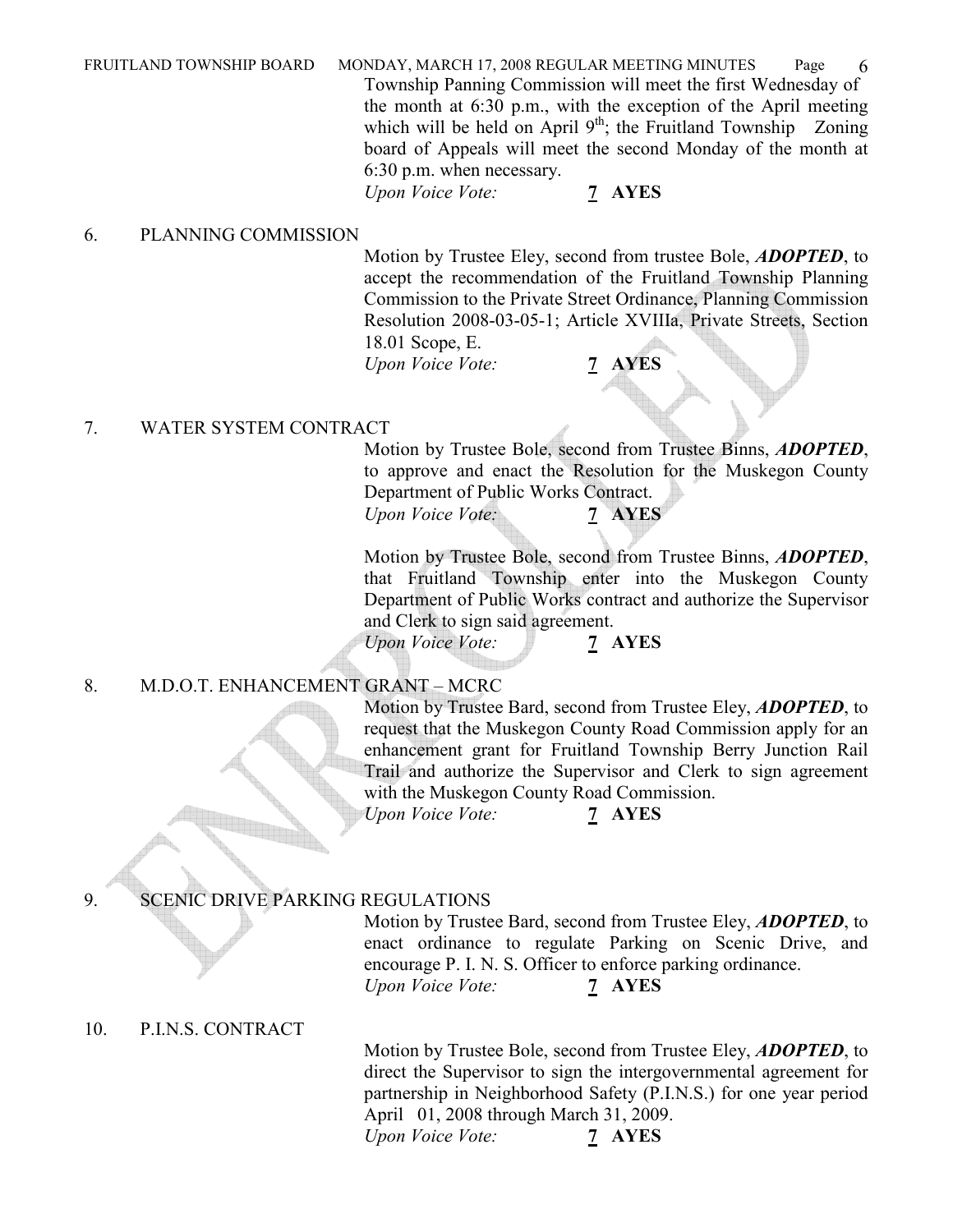FRUITLAND TOWNSHIP BOARD MONDAY, MARCH 17, 2008 REGULAR MEETING MINUTES Page 7 Supervisor Boughton state the intergovernmental agreement for Muskegon County Sheriff Department coverage is shared with Whitehall Township. Consensus that the Muskegon County Board of Commissioners needs to support the program.

 Denise Irey 2290 Nestrom Road, Muskegon, MI 49445 stated one P.I.N.S. Officer is not enough for Fruitland Township.

### 11. COMMUNITY EDUCATION

Motion by Trustee Eley, second from Trustee Binns, **ADOPTED**, to contract with White Lake Community Education for the Sports N Shorts program to be held in the Fruitland Township Park, and to not join the consortium this year.

Upon Voice Vote: 7 AYES

## 12. SPECIAL BOARD MEETING / SETTLEMENT DAY MARCH 31, 2008

Motion by Trustee Eley, second from Trustee Bard, **ADOPTED**, that a Special Meeting be called for March 31, 2008 at 7:00 p.m. for the purpose of year end budget amendments to the fiscal year 20007/2008 budget, and that the Treasurer prepare allocation of surplus funds according to the following percentages: Public Roads 50%; Public Works 25%; Equipment Replacement 25%; and for the appointment of Planning Commission member.

Upon Voice Vote: 7 AYES

### 13. BUILDING INSPECTOR CONTRACT / MECHANICAL & ELECTRICAL INSPECTOR CONTRACT

Motion by Trustee Binns, second from Treasurer Boyer, ADOPTED, to accept the building inspector contract effective April 1, 2008 through March 31, 2009 and delegate the Supervisor to sign said contract on behalf of the Township.

Upon Voice Vote:

- 5 AYES (Binns, Eley, Boyer, Boughton, Beard)
- 2 NAYS (Bole, Bard)

Motion by Trustee Eley, second from Trustee Binns, **ADOPTED**, to accept the electrical / mechanical inspector contract effective April 1, 2008 through March 31, 2009, and delegate the Supervisor to sign said contract on behalf of the Township.

6 AYES (Bard, Binns, Eley, Boyer, Boughton, Beard)

1 NAY (Bole)